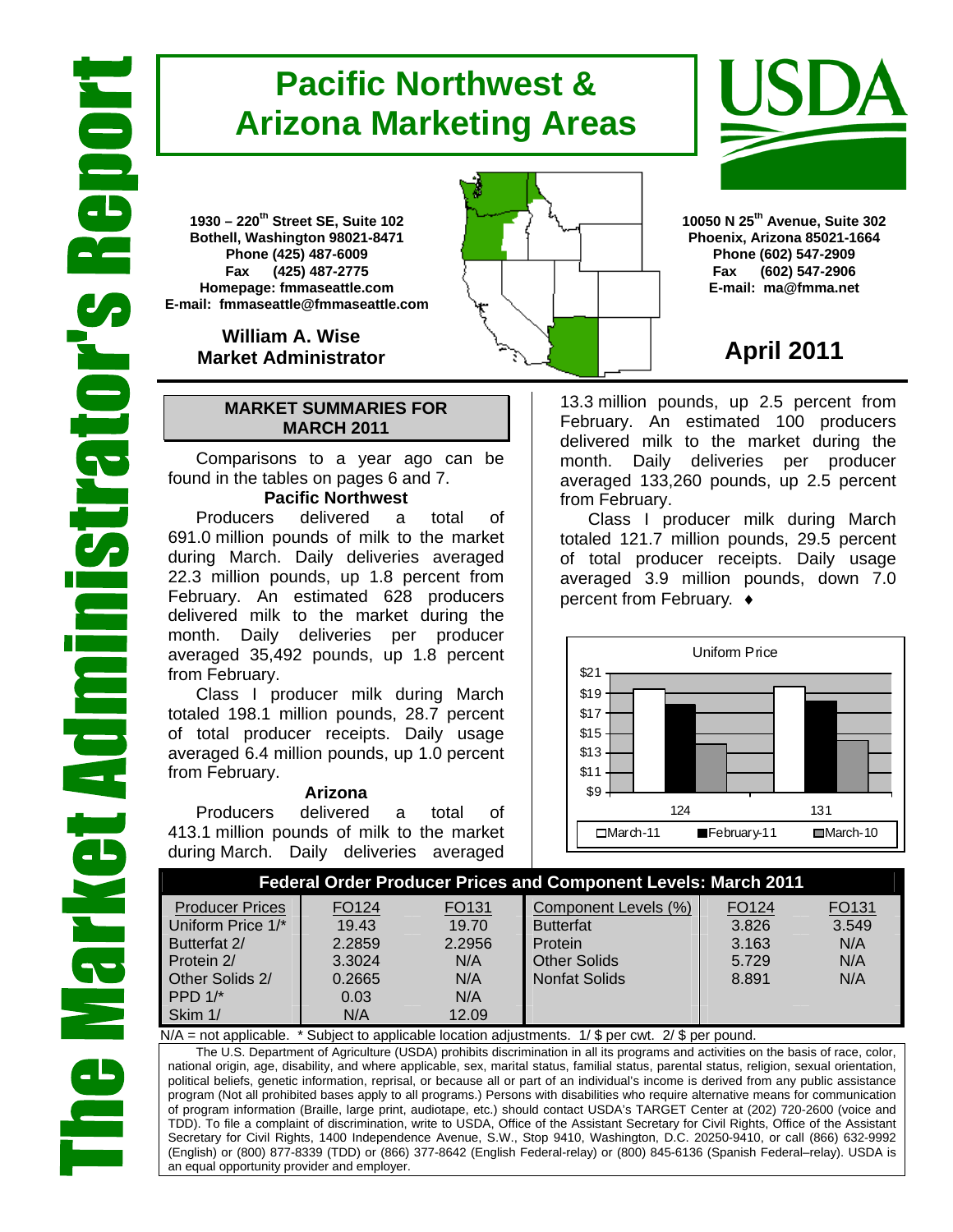### **MARCH 2011 CLASS PRICES**

March 2011 non-advanced Class Prices were calculated using NASS commodity price surveys from March 5, 12, 19 and 26, 2011. Component prices for the month are \$3.3024 per pound of protein, \$2.2859 per pound of butterfat, \$0.2665 per pound of other solids, and \$1.3134 per pound of nonfat solids.

March 2011 Class III and IV prices at 3.5% butterfat are \$19.40 and \$19.41 per hundredweight, respectively. The March Class III price compared to February is up \$2.40. The Class III price is \$6.62 higher than in March 2010.

Class II butterfat was announced at \$2.2929 per pound. Class I skim and butterfat and Class II skim prices for March 2011 were announced on February 18, 2011. The Class II price at 3.5% butterfat is \$18.83 for March 2011.

| <b>FINAL: NASS COMMODITY PRICES</b> |          |          |            |  |  |  |  |  |
|-------------------------------------|----------|----------|------------|--|--|--|--|--|
|                                     | February | March    | Change     |  |  |  |  |  |
| Cheese*                             | \$1.7449 | \$1.9722 | \$2.2273   |  |  |  |  |  |
| <b>Butter</b>                       | \$2.0680 | \$2.0591 | $-$0.0089$ |  |  |  |  |  |
| Nonfat Dry Milk                     | \$1.3728 | \$1.4945 | \$0.1217   |  |  |  |  |  |
| Whey                                | \$0.4234 | \$0.4578 | \$0.0344   |  |  |  |  |  |

\* The weighted average of barrels plus 3 cents and blocks.

**Current Commodity Prices - -** The NASS survey of cheddar cheese prices showed a net decrease in price received for 40-pound blocks and 500-pound barrels. The survey of 40-pound blocks showed a net decrease of 33.89 cents between the March 12 and the April 16 surveys, to \$1.6453 per pound. The survey of 500-pound barrels (**adjusted to 38% moisture**) showed a net decrease of 35.13 cents to \$1.6220 per pound.

The NASS butter price showed a net decrease of 9.41 cents between the weeks ending March 12 and April 16 from \$2.0671 per pound to \$1.9730 per pound.

The NASS nonfat dry milk showed an increase of 9.73 cents since mid-March to \$1.5766 per pound. The average price for NASS whey showed a net increase of 1.83 cents since mid-March to \$0.4838 per pound. ♦

#### **MAY'S CLASS I PRICE ANNOUNCEMENT**

On April 21, the May 2011 Class I price was announced at \$21.65 for the Pacific Northwest Order and \$22.10 for the Arizona Order. The Class I price was calculated using NASS commodity price surveys from the weeks of April 9 and 16.

The May Class III and IV advance skim prices are \$9.26 and \$12.49 per hundredweight, respectively. The butterfat portion of the Class I mover decreased 5.99 cents from \$2.2583 to \$2.1984 per pound.

The May 2011 Class II skim and nonfat solids prices were also announced on April 21. The skim price is \$13.19 per hundredweight, and the nonfat solids price is \$1.4656 pound for all Federal orders.

♦

| <b>ADVANCED: NASS COMMODITY PRICES FOR</b> |          | <b>CLASS I PRICE CALCULATIONS</b>  |            |
|--------------------------------------------|----------|------------------------------------|------------|
|                                            | April    | May                                | Change     |
| Cheese*                                    | \$1.9735 | \$1.6768                           | $-$0.2967$ |
| <b>Butter</b>                              | \$2.0363 | \$1.9869                           | $-$0.0494$ |
| Nonfat Dry Milk                            | \$1.4733 | \$1.5698                           | \$0.0965   |
| Whey                                       | \$0.4618 | \$0.4775                           | \$0.0157   |
| .<br>. <del>.</del> .                      | .        | $\sim$ $\sim$ $\sim$ $\sim$ $\sim$ |            |

\* The weighted average of barrels plus 3 cents and blocks.

#### **NATIONAL AGRICULTURAL STATISTICS SERVICE DISCONTINUES DAIRY PRODUCTS PRICES ANNUAL REPORT**

On March 15, 2011, the Agricultural Statistics Board of USDA's National Agricultural Statistics Service (NASS) issued the following statement:

"The Dairy Products Prices Annual report, scheduled to be released on April 27, has been discontinued. The elimination of this report also will reduce burden on facilities that respond to the weekly survey. During the next fiscal year, USDA's Agricultural Marketing Service will begin handling the Dairy Products Prices survey and report publication. Following this change, the publication will not be reinstated by NASS.

NASS would like to take this opportunity to thank all of the dairy facilities for their excellent cooperation on this report." ♦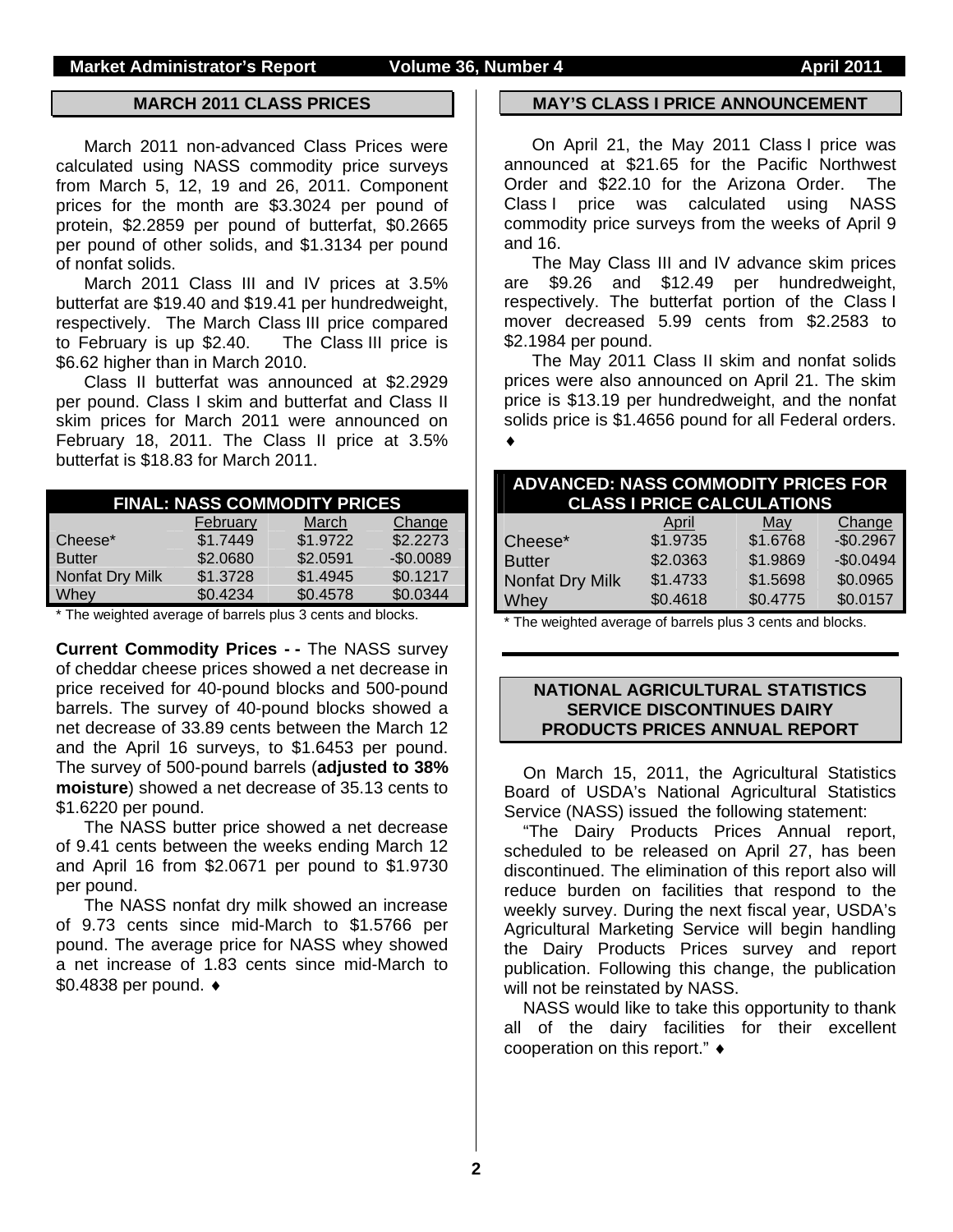### **USDA ANNOUNCES FINAL RULE ON DAIRY IMPORT ASSESSMENTS AND EXPANSION OF THE TERM UNITED STATES**

On March 17, 2011, the U.S. Department of Agriculture announced a final rule that amends the National Dairy Promotion and Research Order and establishes a dairy import assessment program as required by the Farm Security and Rural Investment Act of 2002 (2002 Farm Bill) and the Food, Conservation, and Energy Act of 2008 (2008 Farm Bill).

Additionally, the term "United States" is amended in the Dairy Production Stabilization Act of 1983 (Act) to mean all states, the District of Columbia and the Commonwealth of Puerto Rico. All provisions are effective April 1, 2011, except those provisions regarding dairy importer assessments in Section 1150.152(b) of the Dairy Order. These provisions are effective August 1, 2011.

"This program will allow U.S. dairy producers and importers to jointly develop programs to build demand for dairy products and dairy ingredients," said Agricultural Marketing Service (AMS) Administrator Rayne Pegg.

The 2002 Farm Bill mandates that the Dairy Order be amended to implement an assessment on imported dairy products to fund promotion and research. The 2008 Farm Bill specifies that importers of dairy products be assessed a rate of 7.5 cents per hundredweight, or the equivalent thereof.

The 2002 Farm Bill authorizes two importer representatives to the current 36 member National Dairy Promotion and Research Board. Thereafter, importer representation on the Dairy Board will be adjusted at least once every three years if necessary to reflect the volume of imports relative to domestic markets. The Dairy Board was established under the Act to develop and administer a coordinated program of promotion, research and nutrition education.

Producers in the United States, including the added areas of Alaska, Hawaii and the Commonwealth of Puerto Rico are assessed 15 cents per hundredweight of milk produced and marketed. The new areas are added to the regions of closest geographic proximity.

Copies of the final rule may be obtained from USDA, AMS, Dairy Programs, Room 2958-S, Washington, DC 202250-0233, USA from 9 a.m. to 4 p.m., Monday through Friday. The final rule is

also available on www.regulations.gov and the AMS website at www.ams.usda.gov/dairyimport assessment. ♦

### **USDA LAUNCHES LIVESTOCK AND GRAIN MARKET NEWS RESOURCE SITE**

On April 4, 2011, USDA's Agricultural Marketing Service (AMS) launched a new reference site to help producers, processors, packers, and other market participants better utilize livestock, meat, and grain reports.

The new reference room can be found by clicking on the "Reference Room" link on the Market News Portal website at http://marketnews .usda.gov/portal/lg. This new site features three main tools to help users access and interpret Livestock and Grain Market News reports: a Glossary of Terms, Tutorials and Report Overviews.

The Glossary of Terms defines commonly used terminology used in Livestock and Grain Market News reports. The Tutorial section has narrated, step-by-step instructional videos that walk users through the website's most popular interactive features. For example, users who want to learn how to receive market news reports by email can play a short, 2-minute video that quickly shows each step in the process. Users can also watch these "how to" videos on navigating the Market News Portal and searching for historical data, navigating a Market News Dashboard, subscribing to RSS feeds, and related actions. The Report Overviews section has information on how to read some of the most frequently accessed reports, such as boxed beef and the pork carcass cutout. Each document outlines key features of the reports, how values are derived, and what the data are frequently used for.

AMS continually seeks ways to make market information more useful and relevant for the agricultural industry. Market news information sheds light on price and supply information, and encourages competition in the marketplace for livestock, meat, grain, feedstuffs, hay, bioenergy and related agricultural products. The launch of this page also furthers goals outlined in the 2008 Farm Bill, which directed USDA to provide educational material regarding its market news program. ♦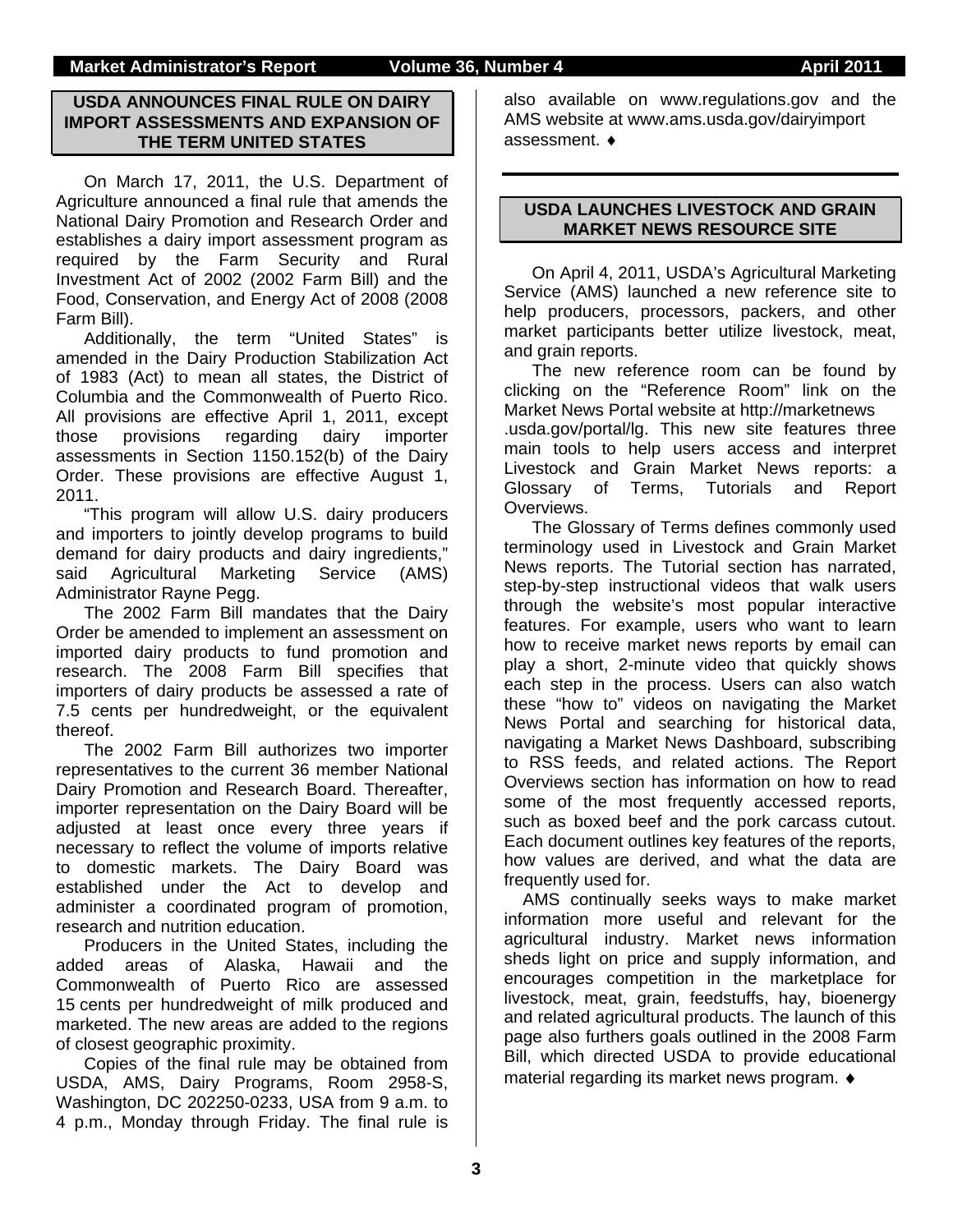#### **Market Administrator's Report Volume 36, Number 4 April 2011**

### **USDA APPOINTS NOMINEES TO NATIONAL FLUID MILK PROCESSOR PROMOTION BOARD**

Agriculture Secretary Tom Vilsack announced six appointments to the National Fluid Milk Processor Promotion Board on April 8, 2011. All appointees will serve 3-year terms.

"These appointees represent a diverse crosssection of the fluid milk industry, and I am confident that they will serve fluid milk processors throughout the United States well," said Vilsack.

Newly appointed members are: Scott W. Shehadey, At Large.

Newly reappointed members are: Christopher S. Ross, Region 2; Michael R. Smith, Region 5; Michael A. Bell, Region 8; Steven M. Turner, Region 11; and Jay B. Simon, Region 14.

The Board oversees the collection of the 20 cent per hundredweight mandatory assessment on fluid milk products processed and marketed commercially in the 48 contiguous states and the District of Columbia. Processors who process and market 3 million pounds or less per month, excluding fluid milk products delivered to the residence of a consumer, are exempt from assessments. In addition, the Board develops and administers a coordinated program of promotion, research, and nutrition education.

The 20-member Board is authorized by the Fluid Milk Promotion Act of 1990, as amended. The Secretary selected the appointees from nominations submitted by eligible processor organizations.

USDA's Agricultural Marketing Service monitors operation of the Board. ♦

### **USDA SEEKS NOMINATIONS FOR NATIONAL ORGANIC ADVISORY BOARD**

The USDA is seeking nominations to fill five imminent vacancies on the National Organic Standards Board (NOSB).

Vacancies for the 15-member organic advisory board need to be filled for an organic producer, organic handler, consumer/public interest representative, scientist, and environmentalist. The positions are specifically designated to represent various sectors of the organic industry, including those who own or operate an organic production or handling operation, represent public interest or consumer interest groups, have expertise in areas of environmental protection and resource

conservation, or have expertise in fields of toxicology, ecology, or biochemistry.

The NOSB is responsible for developing and recommending to the Secretary a proposed National List of Allowed and Prohibited Substances and advising the Secretary on other aspects of the organic regulations.

Appointed persons will serve a 5-year term of office beginning Jan. 24, 2012.

To see the notice in the Federal Register, visit www.regulations.gov and enter keyword or ID "AMS-NOP-11-0006-0001." Written nominations, with cover letters and resumes, must be postmarked on or before July 17, 2011. Nominations can also include endorsements or letters of recommendations. All applicable information should be sent to Katherine E. Benham, National Organic Program, USDA–AMS–NOP, 1400 Independence Avenue, SW., Room 2646–S, Ag Stop 0268, Washington, D.C. 20250. For more information, contact Katherine Benham at (202) 205–7806; e-mail: Katherine.benham@ams .usda.gov; or fax: (202) 205–7808.

USDA will adhere to all equal opportunity practices when appointing members to the board to account [for] the needs of the diverse groups served by the NOP.♦

#### **USDA INVITES APPLICATIONS FOR RENEWABLE ENERGY AND ENERGY EFFICIENCY PROJECTS**

On April 14, 2011, Agriculture Secretary Tom Vilsack invited agricultural producers and rural small businesses to apply for loans and grants to implement renewable energy systems and make energy efficiency improvements.

"Biofuels and other renewable energy sources present an enormous economic opportunity for rural America and the rest of the nation," Vilsack said. "President Obama and I recognize that we need to win the future by implementing a long-term strategy to meet our country's current and longterm energy needs. The funding I am announcing today will help make America's farmers, ranchers and rural businesses more energy efficient."

USDA is providing funding for up to \$61 million in guaranteed loans and \$42 million in grants through the Rural Energy for America Program (REAP). Funds are available to help agricultural producers and rural small businesses develop renewable energy systems, make energy efficiency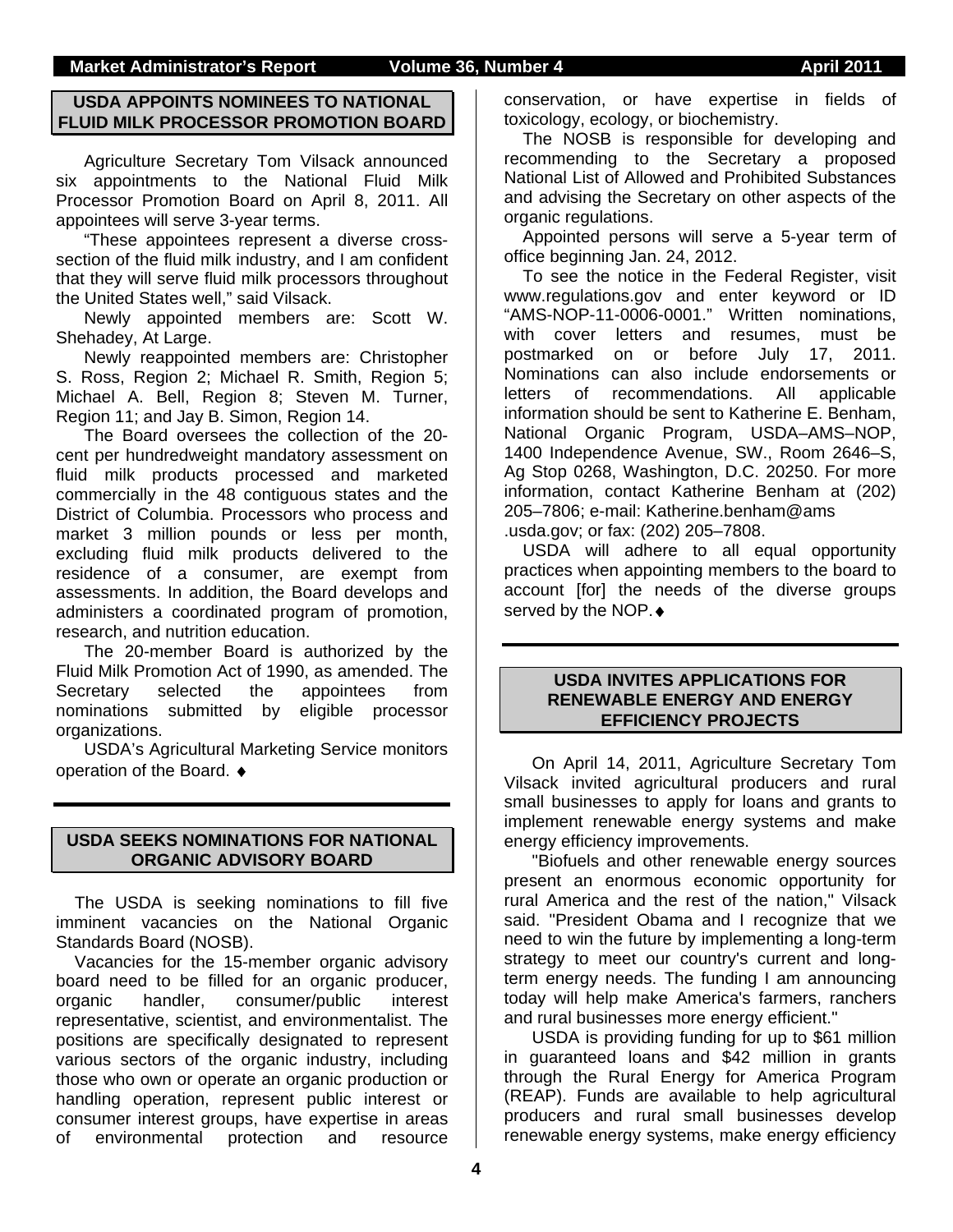improvements and conduct studies to determine the feasibility of renewable energy systems.

USDA issued a rule to clarify that the definition of renewable energy systems in REAP includes flexible fuel pumps, sometimes referred to as "blender pumps." This clarification is intended to provide fuel station owners with incentives to install flexible fuel pumps that will offer Americans more renewable energy options. The Obama administration has set a goal of installing 10,000 flexible fuel pumps nationwide within 5 years.

The rule also makes the following clarifications:

- Grants are available for audits of energy improvements and studies to determine the feasibility of renewable energy systems; and
- Agricultural producers in non-rural areas are eligible for REAP assistance. Small businesses must still be located in rural areas. This clarification makes REAP eligibility requirements consistent with those of other USDA energy programs.

Since Rural Development's renewable energy and energy efficiency programs were launched in 2003, they have played a key role in helping more than 6,000 local businesses create jobs and make energy efficiency improvements. Under REAP, local businesses receive assistance to deploy wind, solar and other forms of renewable energy. For example, Pagel Ponderosa and partner business Dairy Dreams in Kewaunee County, Wis., used REAP funds to help purchase and install anaerobic digesters. Both businesses use the energy generated from their digesters to run their operations and sell excess power back to the grid. The two digesters have become so successful that along with two wind farms operating in the county they are generating enough electricity to support all of the county's 8,900 households.

The deadlines for submitting completed REAP applications are June 15 and June 30, depending on the type of project to be funded. For information on how to apply for assistance, contact your local USDA Rural Development office or see page 20943 of the April 14 Federal Register, http://edocket.access.gpo.gov/2011/pdf/2011- 8456.pdf. A list of USDA offices is available at www.rurdev.usda.gov/StateOfficeAddresses.html.

USDA, through its Rural Development mission area, administers and manages housing, business and community infrastructure and facility programs through a national network of state and local offices. These programs are designed to improve the economic stability of rural communities, businesses, residents, farmers and ranchers and

improve the quality of life in rural America. Rural Development has an existing portfolio of nearly \$149 billion in loans and loan guarantees. Visit www.rurdev.usda.gov for additional information about the agency's programs or to locate the USDA Rural Development office nearest you. ♦

#### **INTERNATIONAL DAIRY MARKET NEWS**

The European milk production season is off to a positive start in most regions. Weather conditions have been very typical for early spring with warm temperatures and dry conditions quickly displaced by cooler/wet conditions. Milk producers are now in a new milk quota year, thus the milk flow is steadily increasing. Milk production is quite strong in some countries with output reported to be as much as four percent higher in the UK and eight percent higher in France when compared to last year at this time. Overall, milk volumes are running heavier throughout Europe when compared to the previous year. Traders and handlers are stating that domestic and international buyer interest is mixed. Many traders feel that some buyers are standing back from the market until prices become more stable and a direction is once again established. At this point in the season, much of early production is committed. In New Zealand, milk producers are finishing off the current season with confidence. The milking herd is in good condition, feed supplies are good for upcoming winter needs, and the outlook for next season is positive. Australian producers are also looking forward to the new season with confidence. Current year milk production in New Zealand is projected to be up between one to two percent when compared to last year with Australian production projected to be around a one percent increase. Most traders and handlers feel that the market is well balanced for the upcoming winter period. Stocks are declining, but sufficient volumes are anticipated to fulfill contract commitments. Most suppliers indicate that stock levels will be minimal once the new milk production season resumes. ♦

Source: *Dairy Market News*, Agricultural Market Service, USDA, Volume 78, Report 15.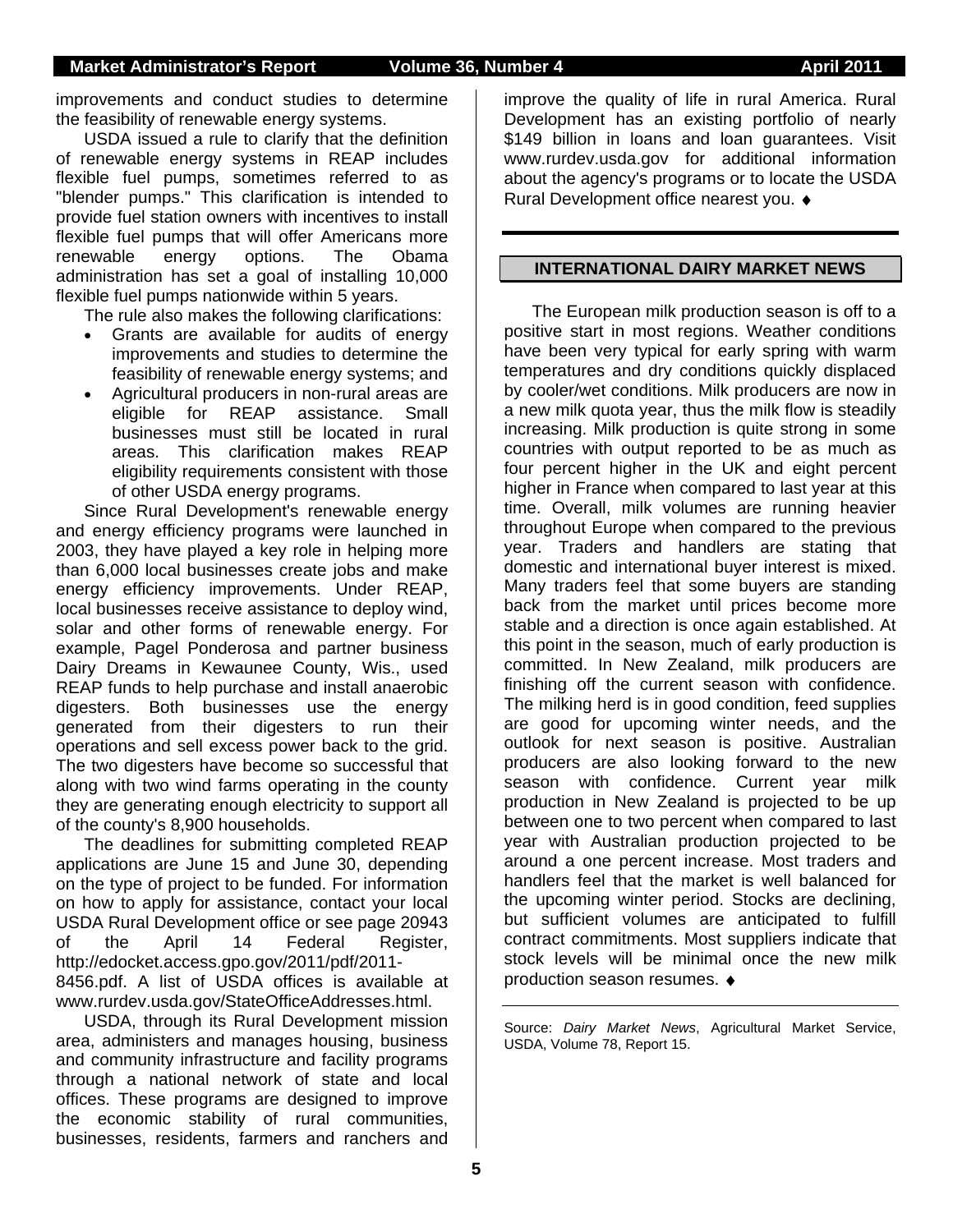|                                                                                                                                                  | <b>PACIFIC NORTHWEST</b> |                  |                                 |                  | <b>ARIZONA</b>   |                  |                  |                 |
|--------------------------------------------------------------------------------------------------------------------------------------------------|--------------------------|------------------|---------------------------------|------------------|------------------|------------------|------------------|-----------------|
| Minimum Class Prices (3.5% B.F.)                                                                                                                 | Mar 2011                 | Feb 2011         | Mar 2010                        | Feb 2010         | Mar 2011         | Feb 2011         | Mar 2010         | Feb 2010        |
| Class I Milk (\$/cwt.)<br>and a strain and                                                                                                       | \$20.13                  | \$17.79          | \$16.24                         | \$16.74          | \$20.58          | \$18.24          | \$16.69          | \$17.19         |
| Class II Milk (\$/cwt.)<br>and the state of                                                                                                      | 18.83                    | 17.97            | 14.46                           | 15.65            | 18.83            | 17.97            | 14.46            | 15.65           |
| Class III Milk (\$/cwt.)<br>$\mathcal{L}^{\mathcal{A}}$ and $\mathcal{L}^{\mathcal{A}}$ and $\mathcal{L}^{\mathcal{A}}$                          | 19.40                    | 17.00            | 12.78                           | 14.28            | 19.40            | 17.00            | 12.78            | 14.28           |
| Class IV Milk (\$/cwt.)<br>$\mathcal{L}^{\mathcal{A}}$ , $\mathcal{L}^{\mathcal{A}}$ , $\mathcal{L}^{\mathcal{A}}$ , $\mathcal{L}^{\mathcal{A}}$ | 19.41                    | 18.40            | 12.92                           | 12.90            | 19.41            | 18.40            | 12.92            | 12.90           |
| <b>Producer Prices</b>                                                                                                                           |                          |                  |                                 |                  |                  |                  |                  |                 |
| Producer Price Differential (\$/cwt.)                                                                                                            | \$0.03                   | \$0.78           | \$1.08                          | \$0.35           | $+$              | $+$              | $+$              | $+$             |
| Butterfat (\$/pound)<br>and the state                                                                                                            | 2.2859                   | 2.2967           | 1.5347                          | 1.4404           | $\ddot{}$        | $\ddotmark$      | $\ddot{}$        | $+$             |
| Protein (\$/pound)<br>and a state of                                                                                                             | 3.3024                   | 2.5586           | 2.1311                          | 2.7066           | $+$              | $+$              | $+$              | $+$             |
| Other Solids (\$/pound)<br>$\sim$ 100 $\sim$ 100 $\sim$                                                                                          | 0.2665                   | 0.2310           | 0.1823                          | 0.1992           | $+$              | $\ddot{}$        | $+$              | $\ddot{}$       |
| Uniform Skim Price (\$/cwt.)<br>$\sim 100$ km $^{-1}$                                                                                            | $+$                      | $+$              | $+$                             | $+$              | 12.09            | 10.73            | 9.27             | 10.19           |
| Uniform Butterfat Price (\$/pound)                                                                                                               | $\ddot{\phantom{1}}$     | $\ddot{+}$       | $\ddotmark$                     | $+$              | 2.2956           | 2.2357           | 1.5263           | 1.4408          |
| Statistical Uniform Price (\$/cwt.)<br>$\sim$ $\sim$                                                                                             | \$19.43                  | \$17.78          | \$13.86                         | \$14.63          | \$19.70          | \$18.18          | \$14.29          | \$14.88         |
| <b>Producer Data</b>                                                                                                                             |                          |                  |                                 |                  |                  |                  |                  |                 |
| Number of Producers                                                                                                                              | 628 $*$                  | 628              | 635                             | 631              | $100 *$          | 100              | 93               | 93              |
| Avg. Daily Production (lbs.)<br>$\cdot$ $\cdot$ $\cdot$                                                                                          | 35.492 *                 | 34.856           | 35.887                          | 35.835           | 133.260 *        | 130.058          | 132.067          | 129,088         |
| <b>Producer Milk Ratios</b>                                                                                                                      |                          |                  |                                 |                  |                  |                  |                  |                 |
| Class I<br>.                                                                                                                                     | 28.67%                   | 28.89%           | 27.28%                          | 27.32%           | 29.45%           | 32.43%           | 32.44%           | 32.75%          |
| Class II<br>.                                                                                                                                    | 7.62%                    | 7.12%            | 6.54%                           | 6.65%            | 6.90%            | 8.35%            | 7.69%            | 7.31%<br>25.46% |
| Class III<br>.<br>Class IV                                                                                                                       | 39.76%<br>23.95%         | 39.02%<br>24.97% | 39.50%<br>26.68%                | 38.84%<br>27.19% | 22.80%<br>40.85% | 27.08%<br>32.14% | 25.63%<br>34.24% | 34.48%          |
| .                                                                                                                                                |                          |                  |                                 |                  |                  |                  |                  |                 |
| * Preliminary.<br>+ Not Applicable.                                                                                                              |                          |                  |                                 |                  |                  |                  |                  |                 |
|                                                                                                                                                  |                          |                  | MONTHLY SUPPLEMENTAL STATISTICS |                  |                  |                  |                  |                 |
| <b>Number of Handlers</b>                                                                                                                        | Feb 2011                 | Jan 2011         | Feb 2010                        | Jan 2010         | Feb 2011         | Jan 2011         | Feb 2010         | Jan 2010        |
| Pool Handlers<br>.                                                                                                                               | 26                       | 26               | 28                              | 28               | 7                | 7                | 7                |                 |
| <b>Distributing Plants</b>                                                                                                                       | 14                       | 14               | 15                              | 15               | 5                | 5                | 5                |                 |
| Supply Plants 1/                                                                                                                                 | $\overline{7}$           | $\overline{7}$   | 8                               | 8                |                  | $\mathbf{1}$     |                  |                 |
| Cooperatives                                                                                                                                     | 5                        | 5                | 5                               | 5                | 1                | $\mathbf 1$      |                  |                 |
| Producer-Handlers<br>and a strain and                                                                                                            | $\Delta$                 | 5                | 5                               | 5                | $\Omega$         | $\Omega$         | $\mathbf 0$      |                 |
| Other Plants w/ Class I Use<br>$\cdot$ $\cdot$ $\cdot$                                                                                           | 18                       | 18               | 23                              | 23               | 21               | 22               | 25               | 25              |
| <b>Class I Route Disposition In Area</b>                                                                                                         |                          |                  |                                 |                  |                  |                  |                  |                 |
| By Pool Plants                                                                                                                                   | 161,459,533              | 175,248,364      | 157,695,934                     | 175,594,630      | 91,135,627       | 98,259,546       | 89,090,125       | 98,031,580      |
| By Producer-Handlers                                                                                                                             | 6,833,980                | 7,921,154        | 6,427,816                       | 6,721,445        | $\Omega$         | $\Omega$         | $\Omega$         |                 |
| By Other Plants<br>and a straight and con-                                                                                                       | 6,133,137 *              | 8,185,510        | 6,701,084                       | 7,377,617        | 6,105,747 *      | 6,894,838        | 5,088,644        | 5,551,436       |
| Total                                                                                                                                            | 174.426.650              | 191,355,028      | 170,824,834                     | 189.693.692      | 97.241.374       | 105,154,384      | 94.178.769       | 103.583.016     |
| <b>Producer-Handler Data</b>                                                                                                                     |                          |                  |                                 |                  |                  |                  |                  |                 |
| % Class I Use<br>.                                                                                                                               | 65.89%                   | 61.47%           | 82.07%                          | 83.31%           | $0.00\%$         | 0.00%            | $0.00\%$         | 0.00%           |
| % of Total In-Area Route Dispositions                                                                                                            | 3.92%                    | 4.14%            | 3.76%                           | 3.54%            | 0.00%            | 0.00%            | 0.00%            | 0.00%           |
|                                                                                                                                                  |                          |                  |                                 |                  |                  |                  |                  |                 |

Preliminary. 1/ Includes Cooperative Pool Manufacturing Plants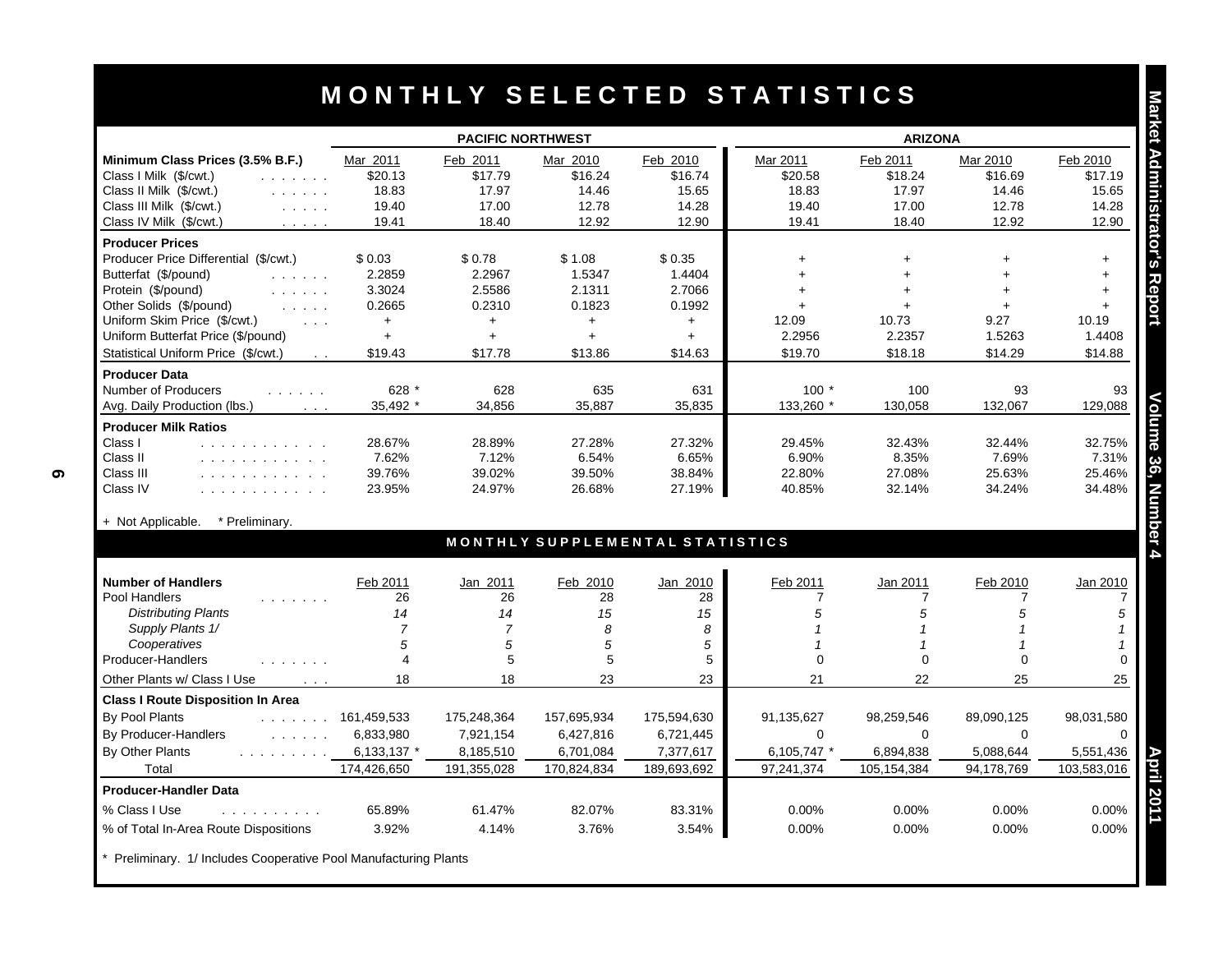| RECEIPTS, UTILIZATION AND                                                                                               | PACIFIC NORTHWEST          |                            |                            |                            |                             | <b>ARIZONA</b>            |                           |                           |
|-------------------------------------------------------------------------------------------------------------------------|----------------------------|----------------------------|----------------------------|----------------------------|-----------------------------|---------------------------|---------------------------|---------------------------|
| CLASSIFICATION OF MILK                                                                                                  | Mar 2011                   | Feb 2011                   | Mar 2010                   | Feb 2010                   | Mar 2011                    | Feb 2011                  | Mar 2010                  | Feb 2010                  |
| TOTAL PRODUCER MILK                                                                                                     | 690,953,614                | 612,904,142                | 706,443,808                | 633,137,800                | 413,105,152                 | 364, 162, 203             | 380,750,552               | 336,145,325               |
| RECEIPTS FROM OTHER SOURCES                                                                                             | 12,226,463                 | 12,435,384                 | 13,444,417                 | 9,605,928                  | 1,923,951                   | 3,000,884                 | 2,159,082                 | 1,734,125                 |
| OPENING INVENTORY                                                                                                       | 35,066,900                 | 36,929,464                 | 40,181,876                 | 39,217,686                 | 21,028,042                  | 21,899,827                | 25,879,696                | 21,638,176                |
| <b>TOTAL TO BE ACCOUNTED FOR</b>                                                                                        | 738,246,977                | 662,268,990                | 760,070,101                | 681,961,414                | 436,057,145                 | 389,062,914               | 408,789,330               | 359,517,626               |
|                                                                                                                         |                            |                            |                            |                            |                             |                           |                           |                           |
| UTILIZATION OF RECEIPTS                                                                                                 |                            |                            |                            |                            |                             |                           |                           |                           |
| Whole milk<br>Flavored milk & milk drinks                                                                               | 33,363,274<br>13,413,696   | 29,358,423                 | 31,223,275<br>13,738,886   | 29,091,069                 | 23,586,362<br>5,871,031     | 22,528,781                | 24,435,966<br>6,350,070   | 21,969,434<br>6,272,847   |
| 2% milk                                                                                                                 | 71,368,964                 | 12,609,911<br>64,785,459   | 69,681,059                 | 12,255,306<br>63,731,278   | 34,388,865                  | 6,310,867<br>32,961,221   | 36,418,572                | 32,966,788                |
| 1% milk                                                                                                                 | 27,953,403                 | 25,991,631                 | 27,530,553                 | 25,145,997                 | 16,722,366                  | 16,000,830                | 16,342,768                | 14,825,698                |
| Skim milk $\ldots$                                                                                                      | 29,520,087                 | 27,519,037                 | 28,706,767                 | 26,211,105                 | 13,422,347                  | 12,929,197                | 13,832,890                | 12,661,526                |
| Buttermilk                                                                                                              | 1,505,098                  | 1,195,072                  | 1,465,120                  | 1,261,179                  | 458,754                     | 404,731                   | 468,594                   | 393,832                   |
| CLASS I ROUTE DISP. IN AREA                                                                                             | 177, 124, 522              | 161,459,533                | 172,345,660                | 157,695,934                | 94,449,725                  | 91,135,627                | 97,848,860                | 89,090,125                |
| Class I dispositions out of area                                                                                        | 16,085,048                 | 14,651,720                 | 17,387,764                 | 15,697,386                 | 25,356,048                  | 21,583,681                | 25,365,263                | 22,106,666                |
| Other Class I usage                                                                                                     | 19,913,849                 | 16,445,311                 | 17,114,639                 | 15,102,451                 | 14,659,578                  | 17,531,365                | 10,859,930                | 10,525,726                |
| TOTAL CLASS I USE.                                                                                                      | 213,123,419                | 192,556,564                | 206,848,063                | 188,495,771                | 134,465,351                 | 130,250,673               | 134,074,053               | 121,722,517               |
| TOTAL CLASS II USE                                                                                                      | 62,518,609                 | 49,855,876                 | 56,251,597                 | 48,378,613                 | 30,236,656                  | 30,923,864                | 29,880,316                | 25,252,311                |
| TOTAL CLASS III USE                                                                                                     | 275,026,224                | 243,698,531                | 281,600,294                | 245,974,936                | 94,168,722                  | 98,782,246                | 98,109,589                | 85,591,688                |
| TOTAL CLASS IV USE                                                                                                      | 187,578,725                | 176,158,019                | 215,370,147                | 199,112,094                | 177,186,416                 | 129,106,131               | 146,725,372               | 126,951,110               |
| TOTAL ACCOUNTED FOR                                                                                                     | 738,246,977                | 662,268,990                | 760,070,101                | 681,961,414                | 436,057,145                 | 389,062,914               | 408,789,330               | 359,517,626               |
|                                                                                                                         |                            |                            |                            |                            |                             |                           |                           |                           |
| <b>CLASSIFICATION OF RECEIPTS</b>                                                                                       |                            |                            |                            |                            |                             |                           |                           |                           |
| Producer milk:<br>Class I<br>$\mathbf{r}$<br>Class II                                                                   | 198,078,725                | 177,074,036                | 192,697,194                | 172,944,653                | 121,671,934                 | 118,114,621               | 123,509,719               | 110,076,871               |
| $\mathcal{L}$<br>Class III                                                                                              | 52,624,926                 | 43,636,107                 | 46,204,112                 | 42,114,435                 | 28,493,782                  | 30,401,201                | 29,261,112                | 24,574,570                |
| Class IV                                                                                                                | 274,747,056<br>165,502,907 | 239,179,703<br>153,014,296 | 279,022,850<br>188,519,652 | 245,900,242<br>172,178,470 | 94, 167, 728<br>168,771,708 | 98,608,555<br>117,037,826 | 97,591,787<br>130,387,934 | 85,591,688                |
| Other receipts:<br>Class I                                                                                              | 15,044,694                 | 15,482,528                 | 14,150,869                 | 15,551,118                 | 12,793,417                  | 12,136,052                | 10,564,334                | 115,902,196<br>11,645,646 |
| Class II<br>$\mathbf{r}$                                                                                                | 9,893,683                  | 6,219,769                  | 10,047,485                 | 6,264,178                  | 1/                          | 1/                        | 1/                        | 1/                        |
| Class III                                                                                                               | 279,168                    | 4,518,828                  | 2,577,444                  | 74,694                     | 1/                          | 1/                        | 1/                        | 1/                        |
| Class IV<br>$\sim$                                                                                                      | 22,075,818                 | 23,143,723                 | 26,850,495                 | 26,933,624                 | 10,158,576                  | 12,764,659                | 17,474,444                | 11,726,655                |
| Avg. daily producer receipts<br>$\mathcal{L}^{\mathcal{L}}$ , $\mathcal{L}^{\mathcal{L}}$ , $\mathcal{L}^{\mathcal{L}}$ | 22,288,826                 | 21,889,434                 | 22,788,510                 | 22,612,064                 | 13,325,973                  | 13,005,793                | 12,282,276                | 12,005,190                |
| Change From Previous Year                                                                                               | $-2.19%$                   | $-3.20%$                   | 14.80%                     | 0.99%                      | 8.50%                       | 8.33%                     | $-1.54%$                  | $-2.64%$                  |
| Avg. daily Class I use<br>and a straight and                                                                            | 6,874,949                  | 6,877,020                  | 6,672,518                  | 6,731,992                  | 4,337,592                   | 4,651,810                 | 4,324,969                 | 4,347,233                 |
| Change From Previous Year                                                                                               | 3.03%                      | 2.15%                      | $-0.62%$                   | $-2.65%$                   | 0.29%                       | 7.01%                     | 0.37%                     | $-1.14%$                  |

1/ Restricted - Included with Class IV.